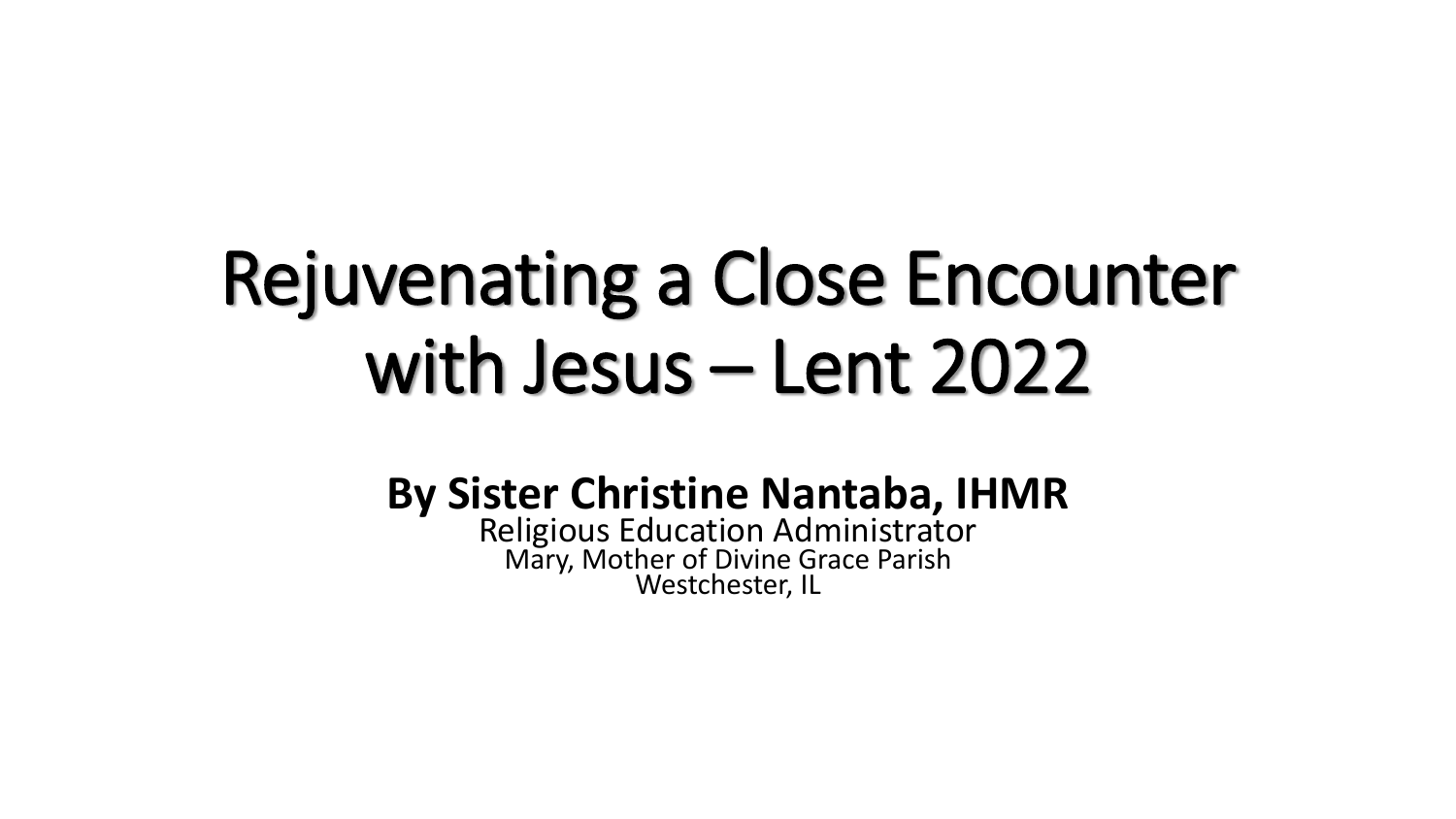### Agenda

- Introduction
- Call to Prayer African Drum Rhythms
- Opening Prayer
- A Fresh Encounter with Jesus
- Ways of having a close encounter with Jesus
- Moments of Reflection
- Concluding Prayer
- Adjourn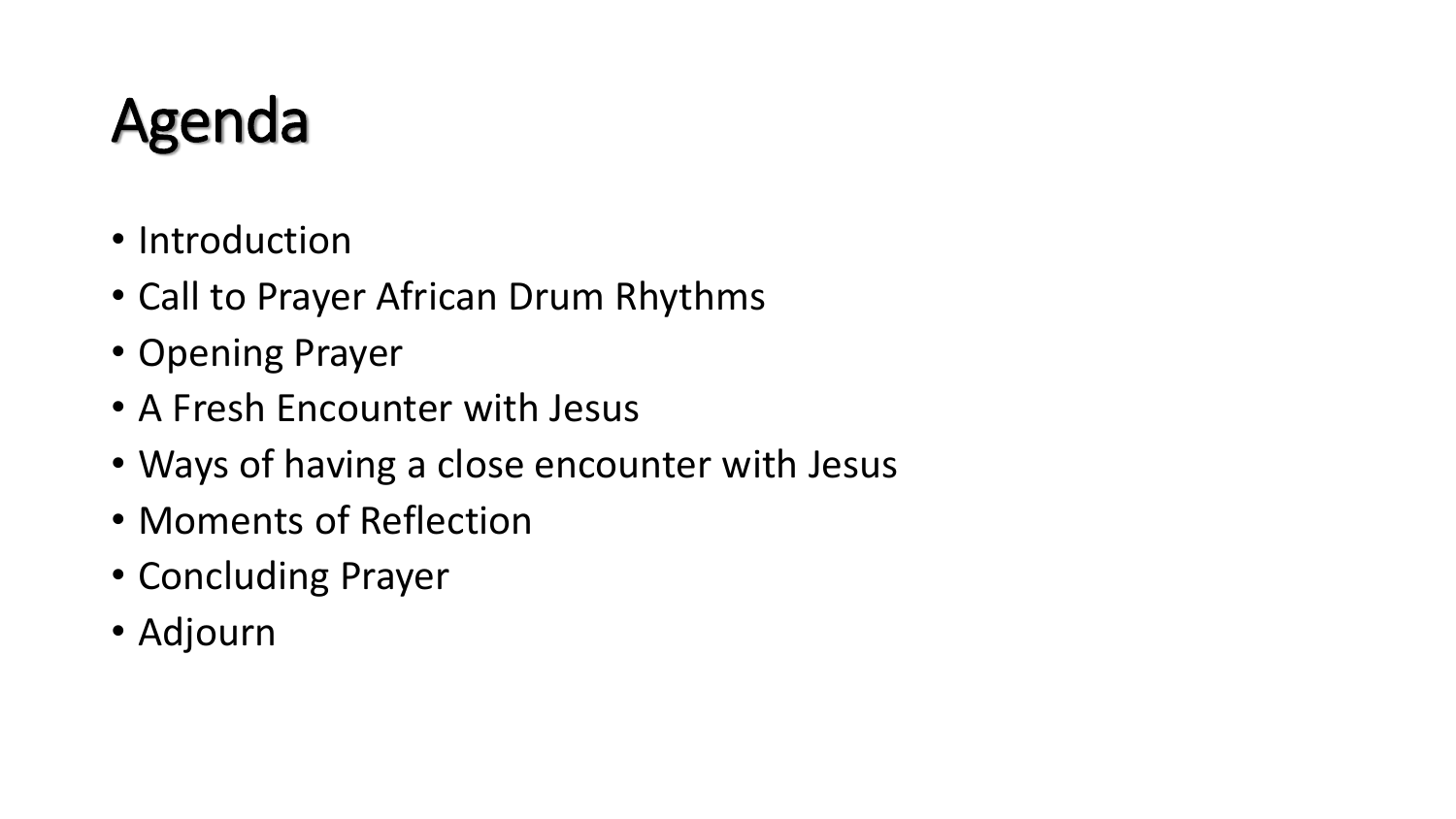## Definition: What is an Encounter with God?

- It is a relationship between God and a person (ME).
- God desires to have an intimate relationship with you and me.
- This encounter is initiated by God and we cannot create this experience; it is not our own making. Listen to Bishop Barron as he explains the divine experience. **<https://youtu.be/m-NoRbPEPzs>**
- God spoke to people in Ancient times, and he still speaks to us today.
- Our response is to be ready to listen by keeping our spiritual ears open to what he tells us.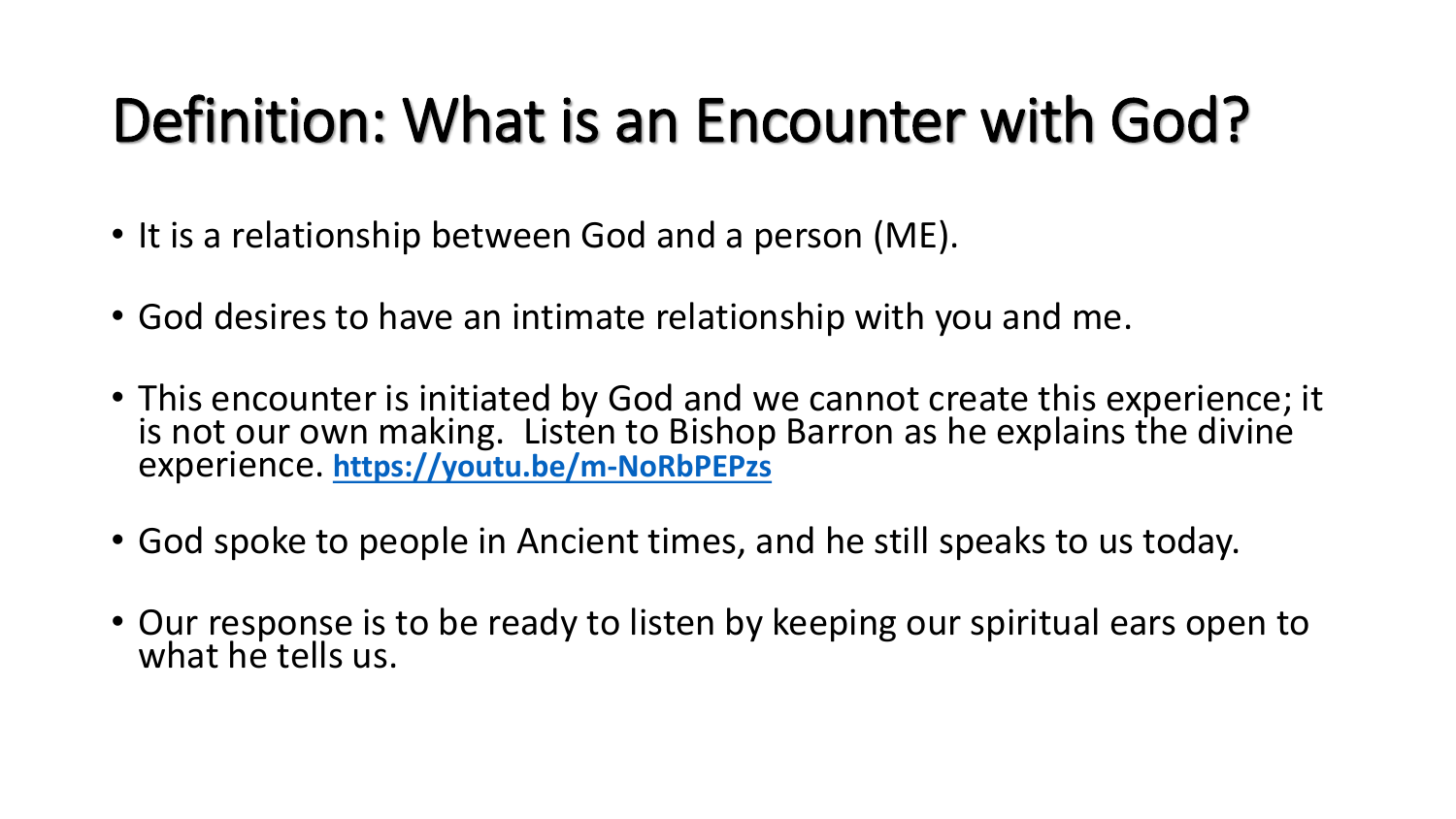## What Can you expect in an encounter with

#### God?

- **1. An awareness of God's presence/holiness:**
	- When the Angel Gabriel appeared to Mary, there was a sense of awe and wonder. (Lk 1:26-38)
- **2. A sense of our unworthiness;** an immediate awareness of our sinfulness.
	- Jeremiah in responding to his call said; "I am young, unworthy and unable to speak.
	- But the Lord said; "I have put my words in your mouth, go and I will always be with you to help and guide you on your journey!" (Jeremiah 1: 4-10).

#### **3. Transformation - A sense of a new identity:**

- The Holy Spirit reveals to us the dark spots in our lives which don't fit our new identity. *"If anyone is in Christ, he is a new creature…..the old has passed away!" (2 Cor. 5:17)*

- **4. A Call to action;** to respond to his grace and this might come in dramatic ways. - The call of Abraham, leaves everything behind and goes to Canaan, where God told him to go. (Genesis  $11:27 - 12:9$ ).
- **5. An encounter with God re-awakens our love and gratefulness** for the magnitude of his sacrifice for our redemption.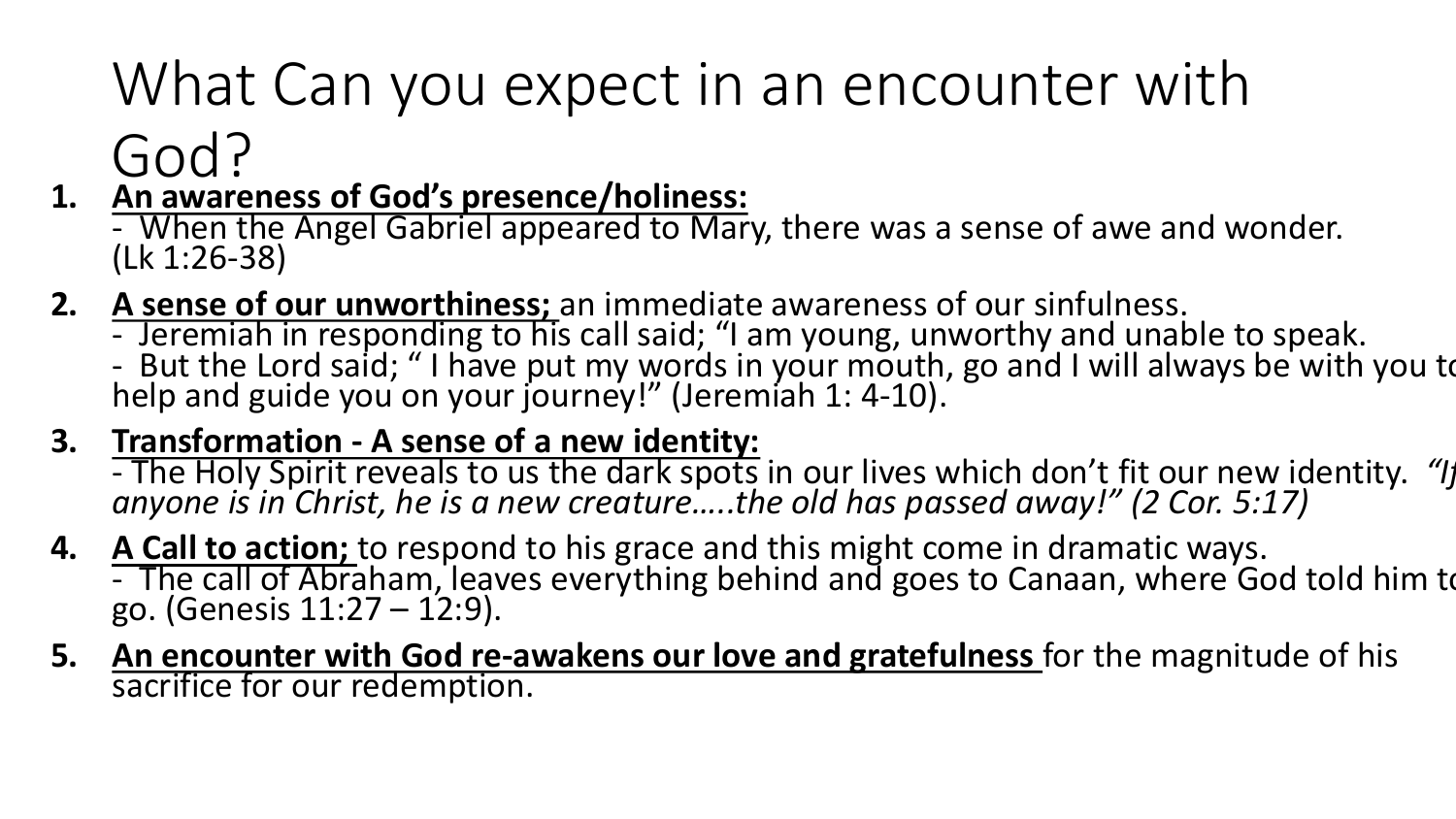#### How do we encounter God?

- Because God is invisible and intangible, we encounter his presence through the following ways:
	- 1. Through our Divine Call to Holiness
	- 2. Prayer (Private & Communal)
		- Mass, Adoration, Rosary, Devotions etc…
	- 3. Scripture Reading (Bible)
		- Meditation (Through the quiet whispers of the Holy Spirit)
		- Reading of spiritual books
	- 4. Through Personal Circumstances both good and challenging.
	- 5. Through our daily routines at home, work, Parish, on the road, at the store, church etc…
- 6. Through other human beings and through nature.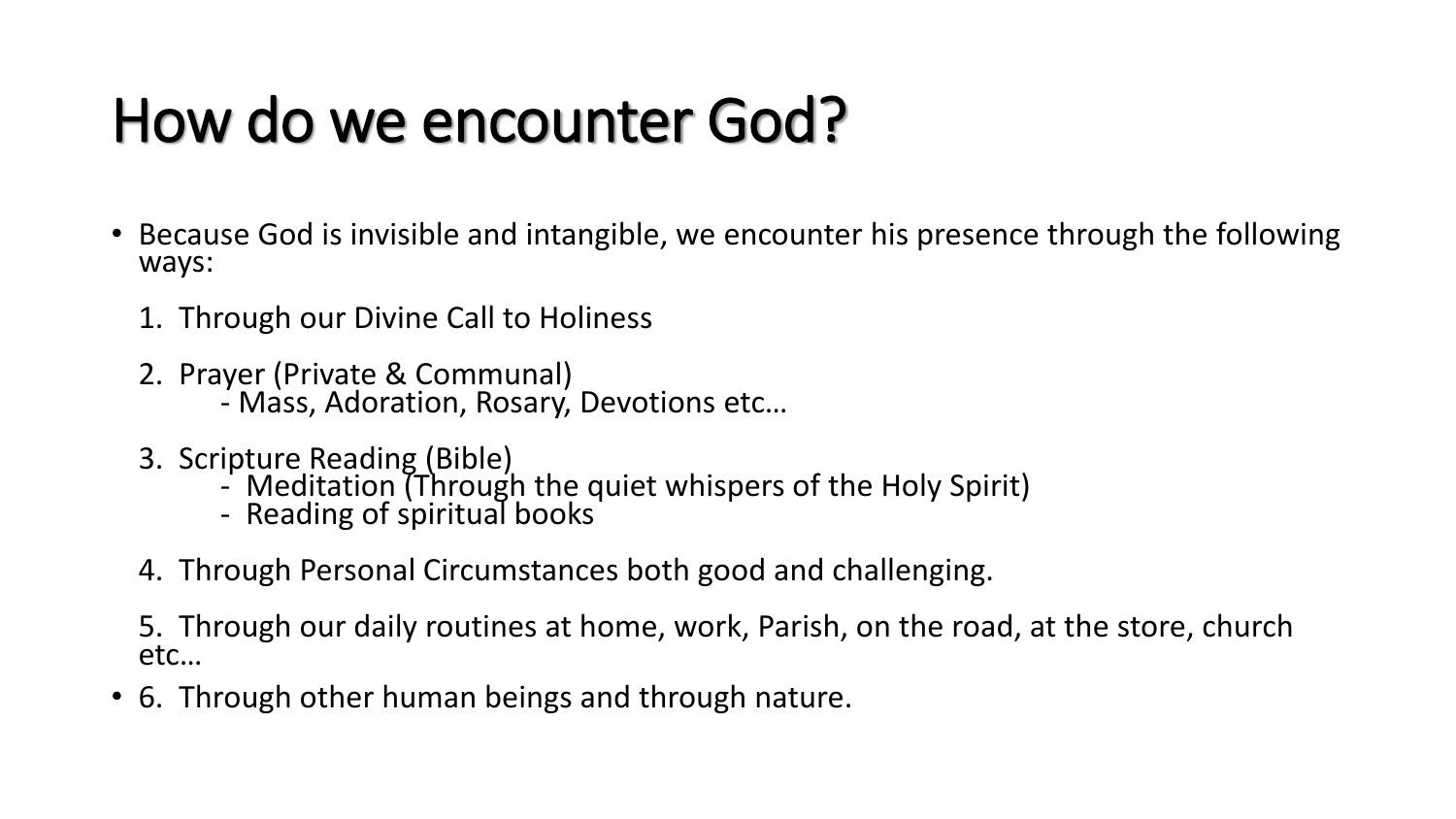#### Reflection #1

- We all have encountered God in one way or another.
- Please reflect on the following questions:
- Have you ever experienced a vivid encounter with God in your life?
- How did it come about and how did you feel?
- What was your response?
- **Please share your insights at your table.**
- **Song:** Lord You Have Come to the Seashore by Tim Lewis <https://youtu.be/l6JH3OQzzBA>

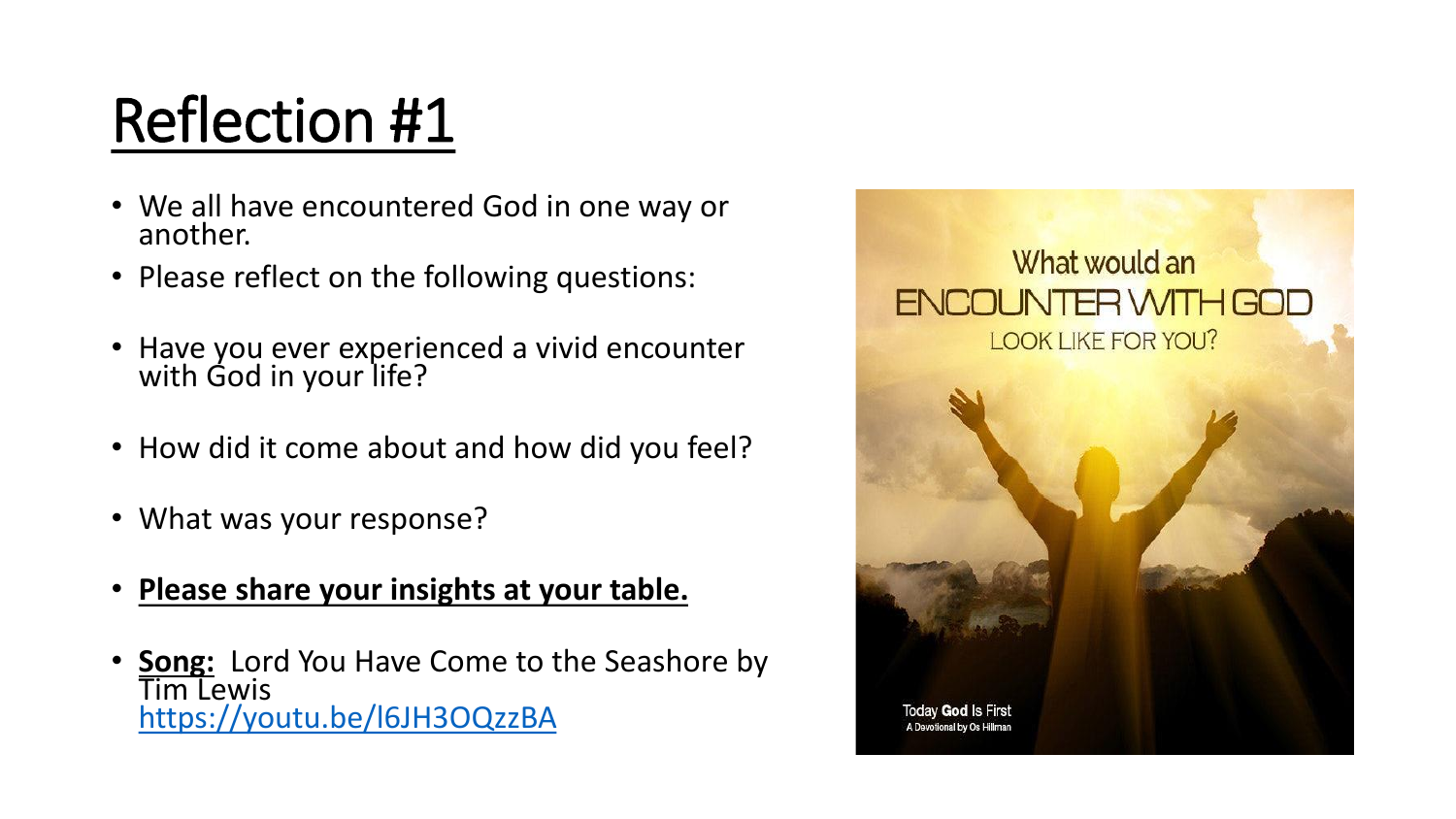### The Divine Call to Holiness

- "The purpose of our creation is to know God, to love him, to serve him here on earth, and to praise him forever in heaven." (Catechism of the Catholic Church).
- This in itself is the reason for our encounter with God.
- We were created to be united with him, and to go back to him at the end of our lives.
- At Baptism, we received God's Sanctifying Grace which got rid of the original sin and restored God's life in us.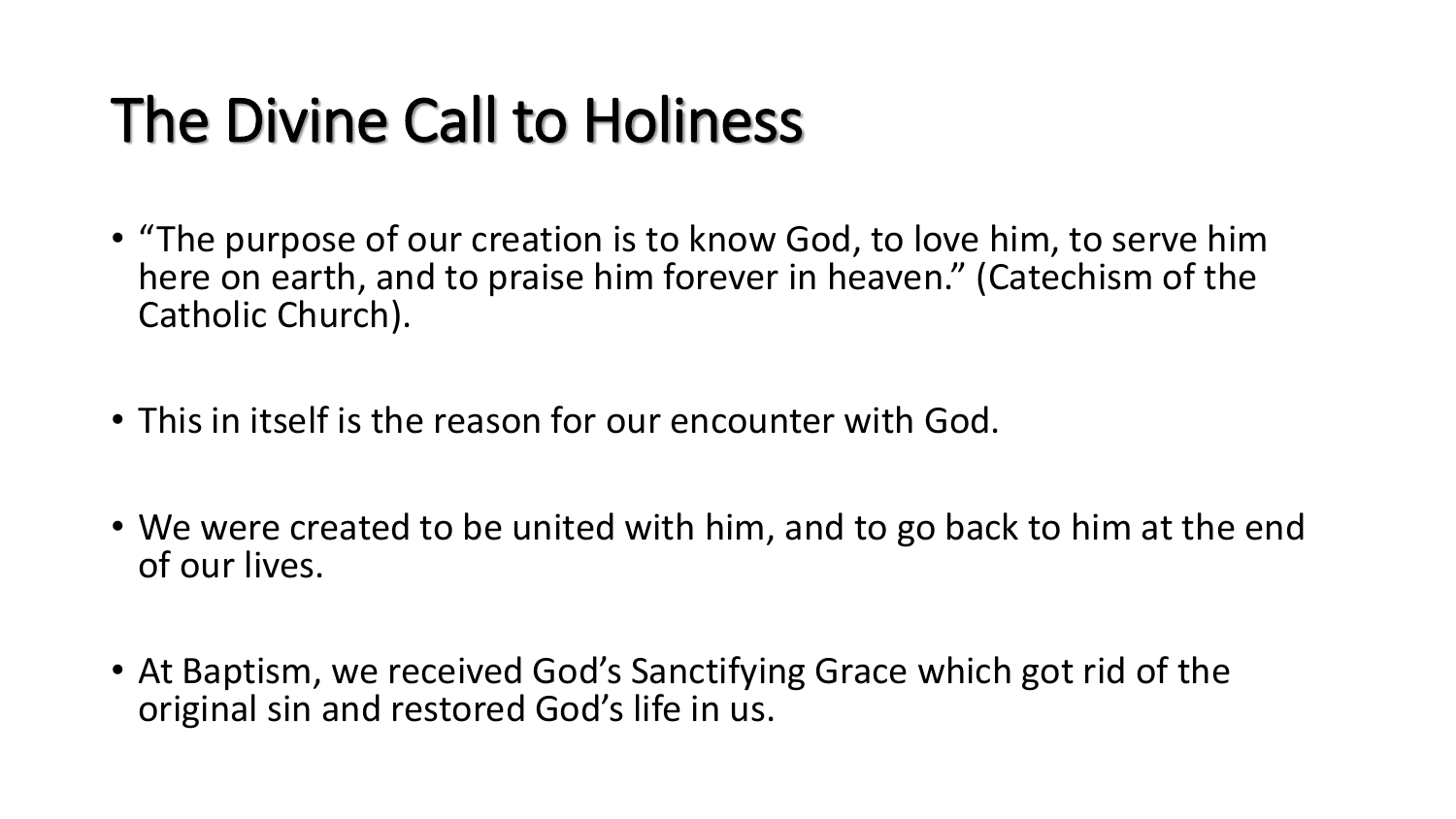#### A Call to Holiness continued…

• **God created us in his image, and calls us to live wholesome and holy lives. Jesus admonishes us to be holy as our heavenly Father is holy ( Matthew 5:48 and ).** *"But, as he who called you is holy, be holy yourselves in every aspect of your conduct!" (1 Peter 1:15)*

- **Below are some aspects of our lives in which we ought to grow in holiness:**
- ➢ Take care of your **Physical Well-being**:

- Our bodies are temples of the Holy Spirit. *"Do you know that your bodies are temples of the Holy Spirit?" (1 Cor. 6:19).*

- Be a good **Social Human Being**:
	- Keep God's greatest commandment of love. *"You shall love the Lord, your God, with all your heart, with all your soul, and with all your mind …. and…"You shall love your neighbor as yourself." (Matthew 22:38-39)*
- ➢ Watch out for your **Emotional Well-being**:
	- Make choices that enhance God's life within you.
- ➢ Maintain a **Vibrant Spiritual Life:** 
	- Have a good relationship with God at all times.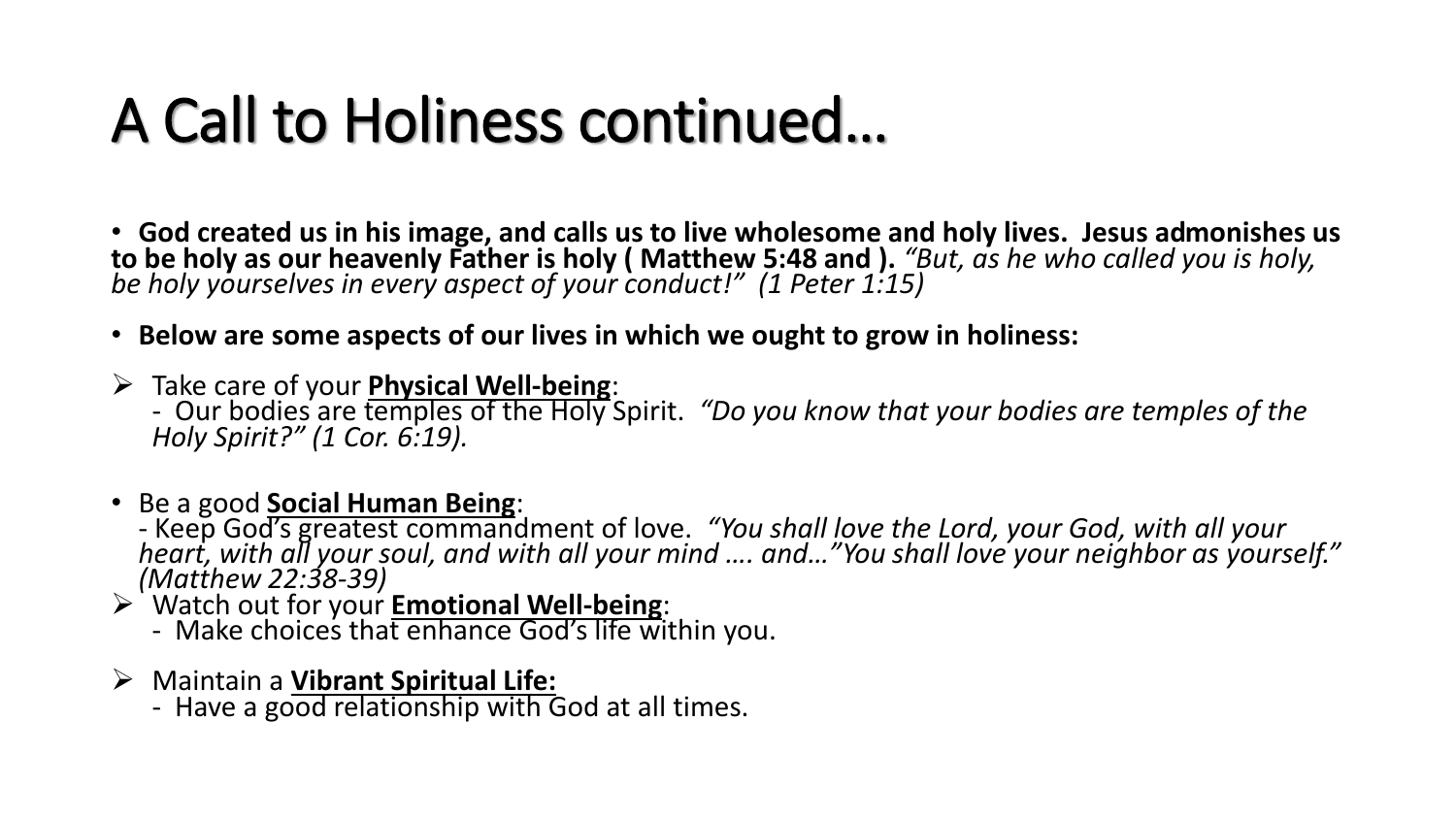### Our Physical Well-being……

- God wants us to take good care of our Physical Well-being because our bodies are temples of the Holy Spirit *(1 Cor. 6:19).*
- Eat well, sleep well, exercise, take time for yourself and all your needs.
- Take the Sabbath to worship God and a little time for yourself.
- God rested on the  $7<sup>th</sup>$  day, relaxed and took time to enjoy his creation. *"On the seventh day God completed the work he had been doing; he rested on the seventh day from all the work he had undertaken." (Genesis 2:2-3).*
- Everyone deserves a day off, a day of rest…it is good for the soul!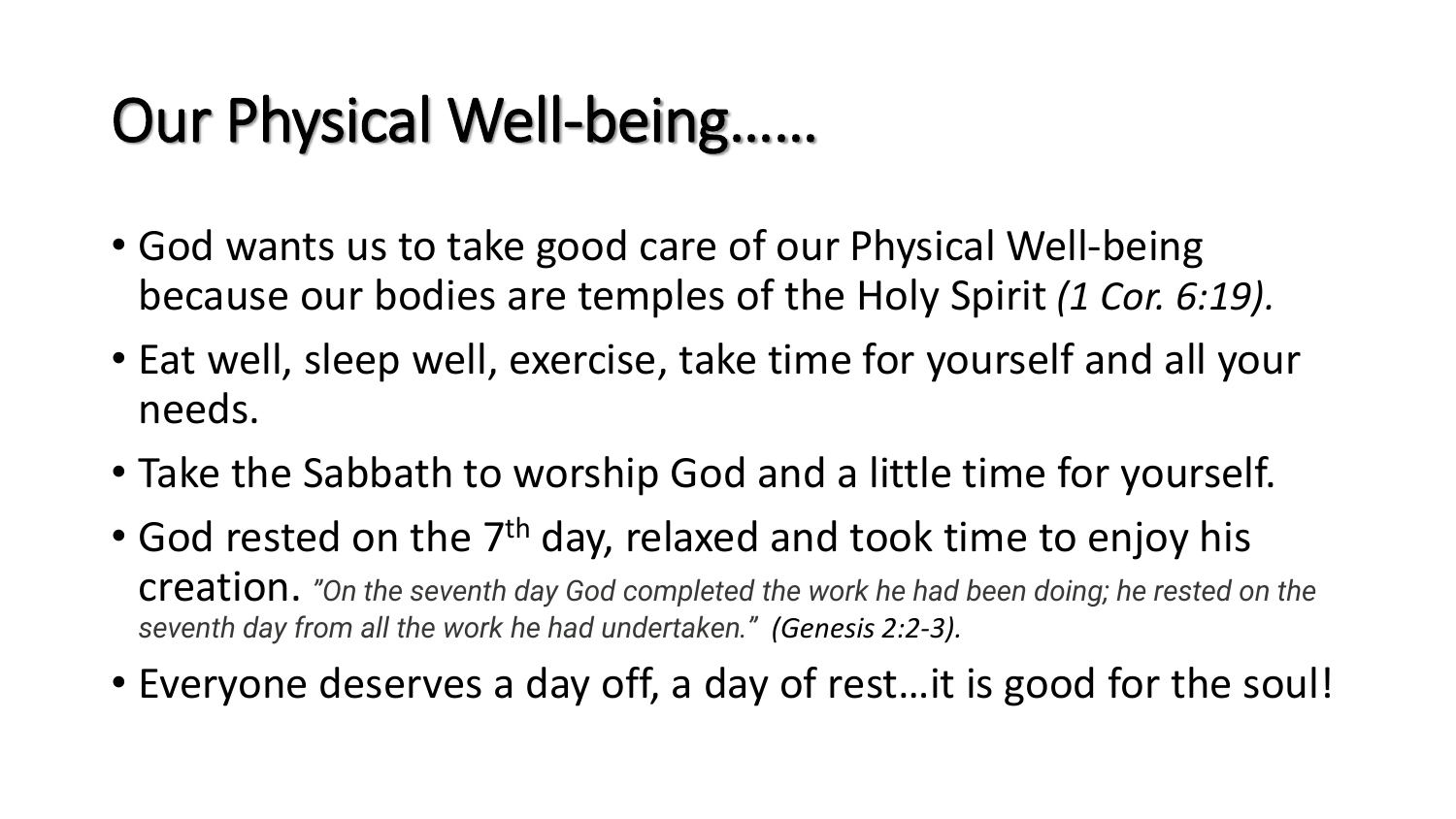## Our Social Well-being…..

- God wants us to be social human beings, relating well with others.
- Create and maintain healthy relationships.
- Follow God's law of love.(*(Matthew 22:38-39)*
- Love God with all your heart and your neighbors as you love yourself.
- Bring grace to others through service and by doing acts of kindness.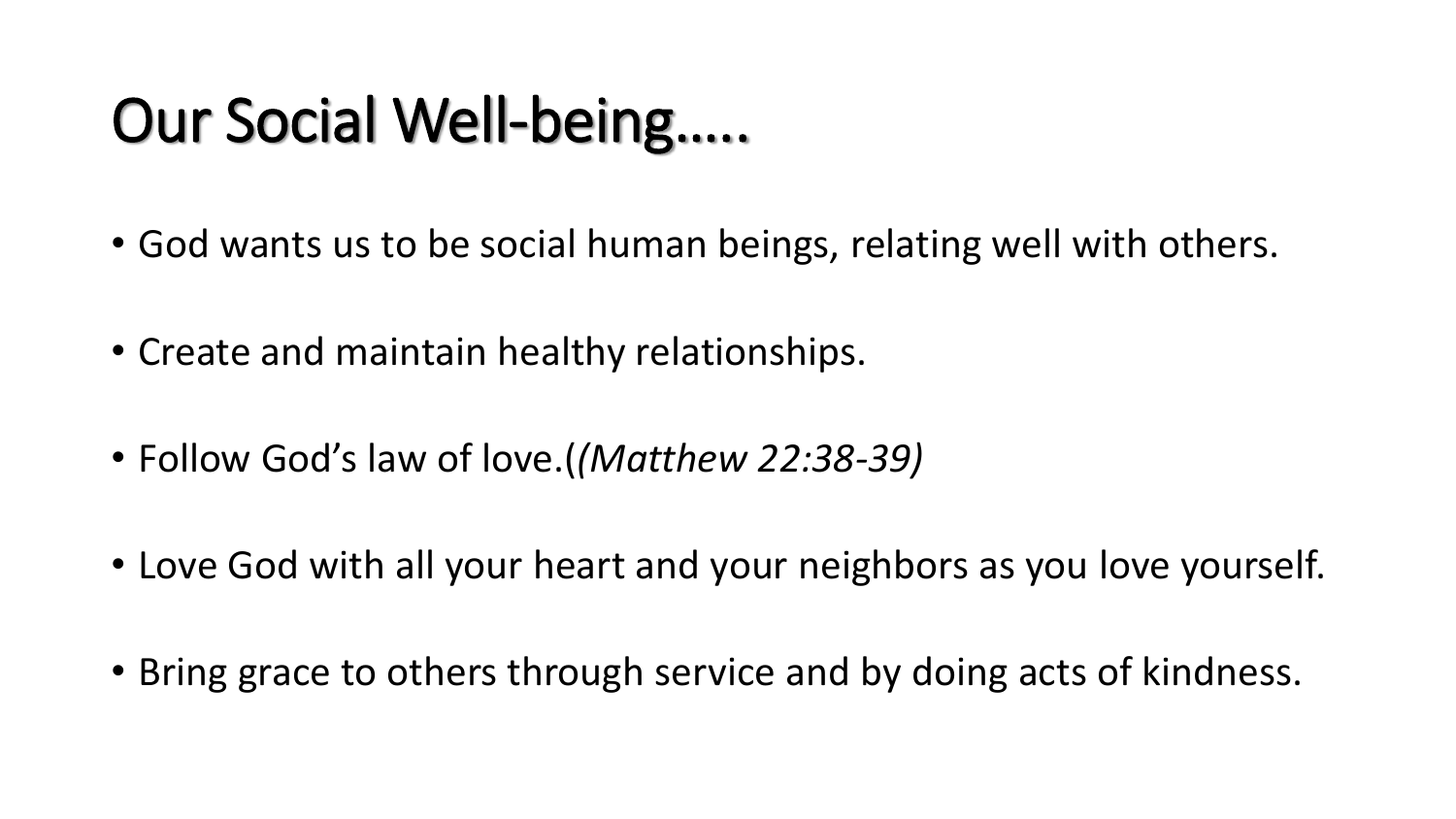### Our Emotional Well-being….!

- Emotional well-being is just as important.
- Make choices that enhance God's life within you.
- Stay in a state of grace at all times.
- God indeed calls us to strive to be better versions of ourselves everyday (*Mathew Kelly: Rediscovering Catholicism*).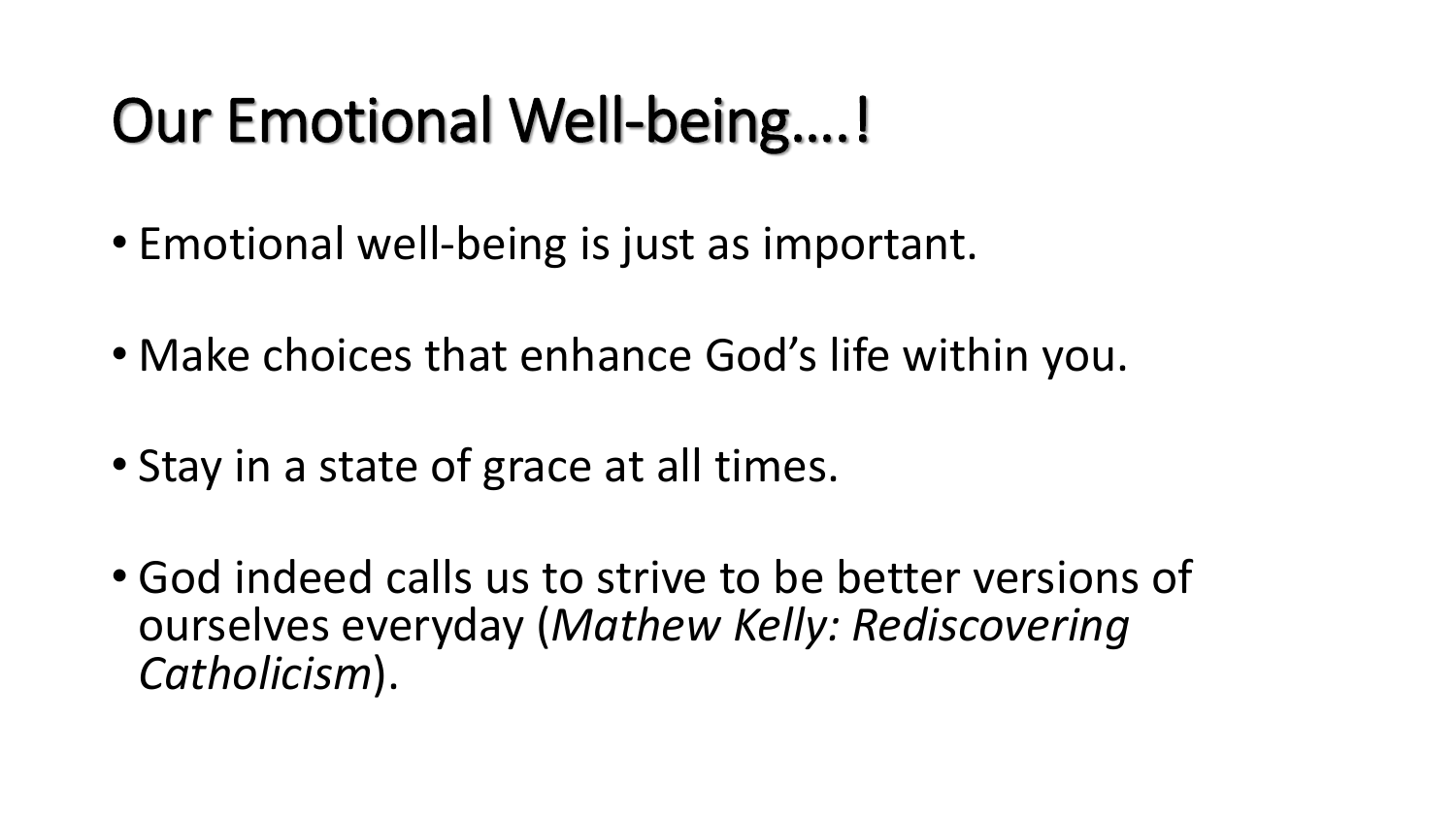## Our Spiritual Well-being:

- **God wants us to have a vibrant spiritual life by having a good relationship with Him through the following:**
- Prayer
- Regular reception of the Sacraments
- Mass attendance
- Reading the Bible and other spiritual literature
- Observing the Ten Commandments and Jesus' Law of love.
- Trusting and invoking the power of the Holy Spirit to guide us on this journey of faith.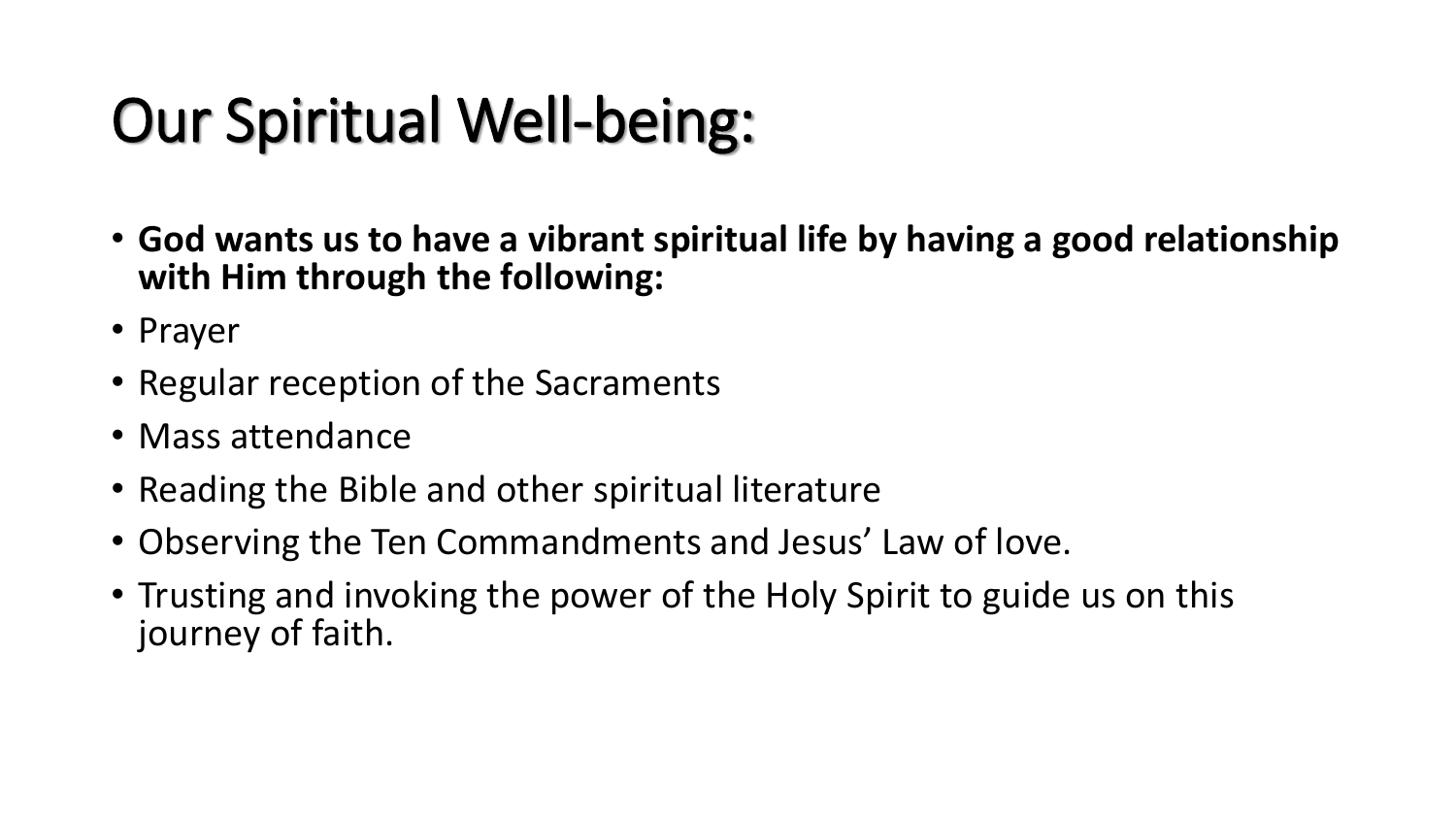#### Reflection #2…..

#### ❖ **Reflection #2:**

Please reflect on the following questions. Take some time to discern where you are on your journey to holiness and where you need to be.

**a)** Where are you in each of the 4 aspects of your life (Physical, Social, Emotional and Spiritual)?

**b)** What are some of the things you are doing very well right now; which show that you are trying to be a good person, striving to live a holy life?

**c)** Where do you need to change, improve, start over or even start from scratch?

**NOTE: This is indeed the purpose of the Lenten Season; a time of graceful renewal, giving us an opportunity of looking closely at our lives as a whole; and as the Holy Spirit to help us to rejuvenate our encounter with God!**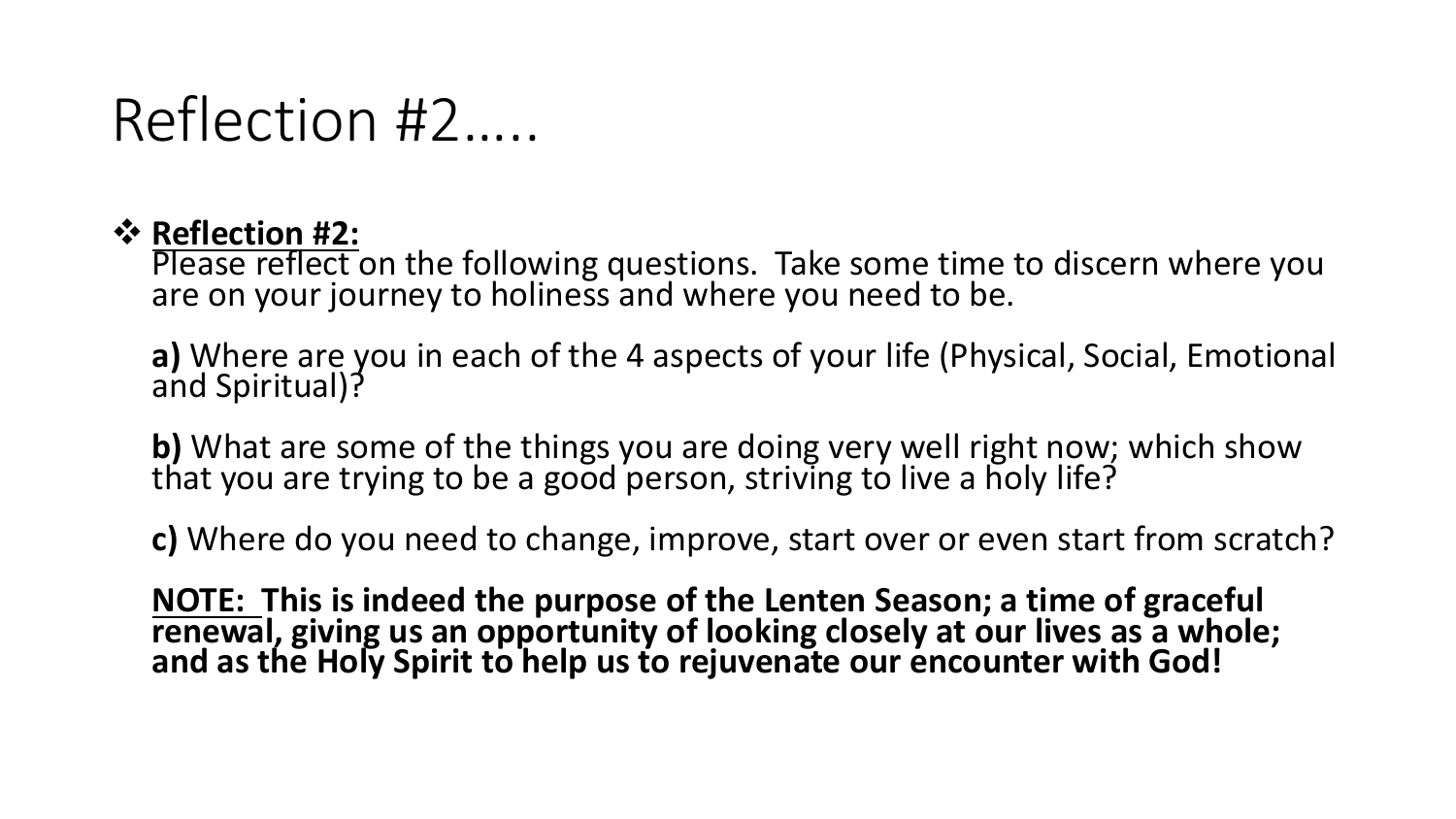#### What hinders our encounter with God?

- God wants to communicate intimately with all of his children.
- This encounter is not reserved for Bishops, Priests, Deacons or even for the Religious sisters or brothers only!
- It is for everyone who lives in the proper context of their call.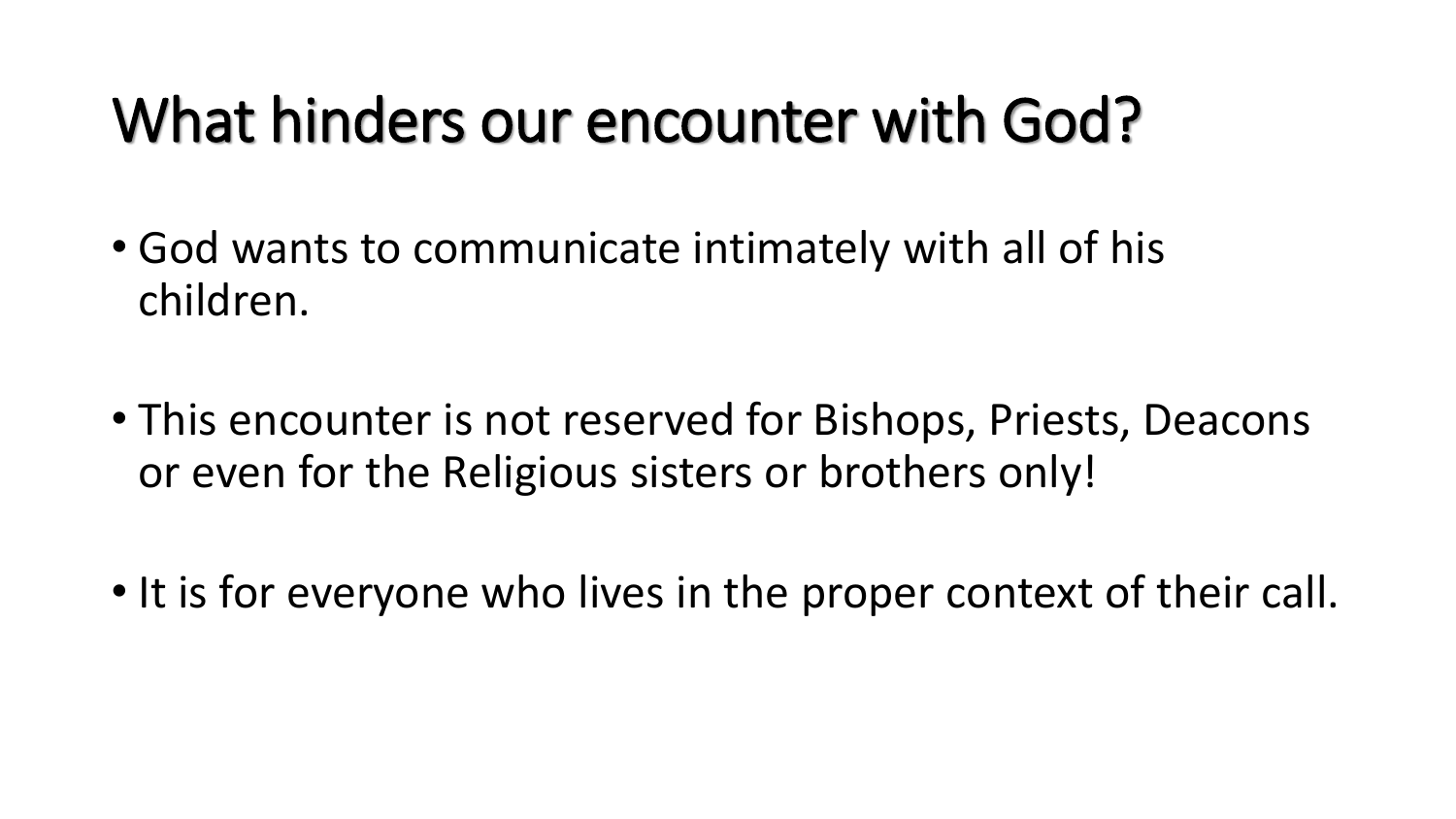#### What hinders our encounter continued...!

- 1. We are too busy pre-occupied with many things to hear him. - The story of Martha and her sister Mary. (Luke 10:28-42)
- 2. Our ears are attuned to the world's sounds and not to his voice.
- 3. We are bogged down with the daily responsibilities of our work/ministry and have no time to sit still and listen to his voice.
- 4. Our will gets in the way of God's will and this brings desperation.
- 5. We can't be God's good stewards if we have no time to pray or to listen to him. "Pray unceasingly….." (1Thes. 5:16-18).
- 6. We cannot do God's work without the spiritual strength to do it.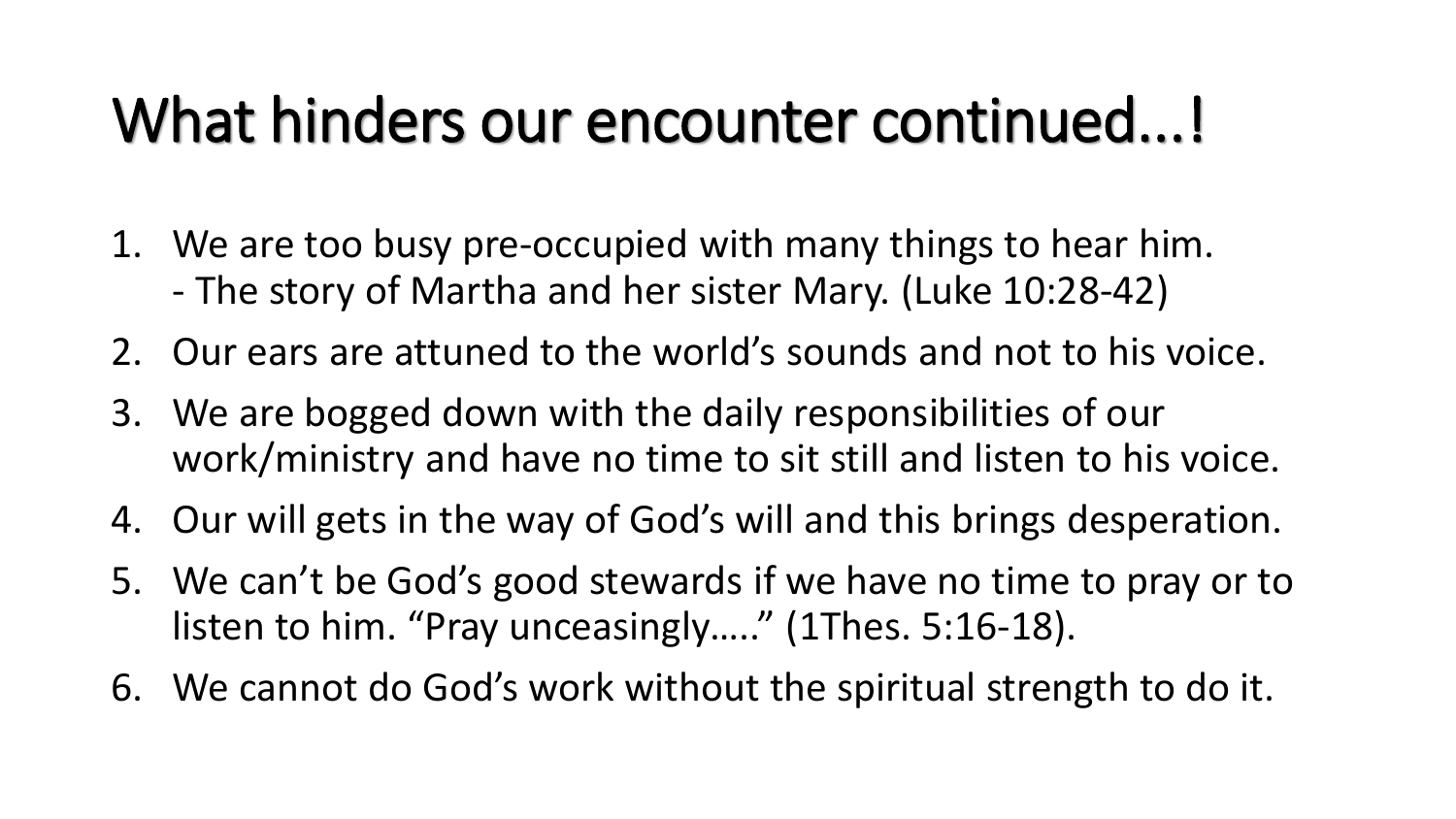### What do we need to do to turn things around?

- 1. Have a regular time and place for personal prayer or family prayer. - a prayer corner, church/chapel, prayer garden etc…
- 2. Choose a favorite prayer time morning, evening, break during the day etc…
- 3. Decide on the time you will spend in prayer everyday, and stick to it to create a healthy prayer routine.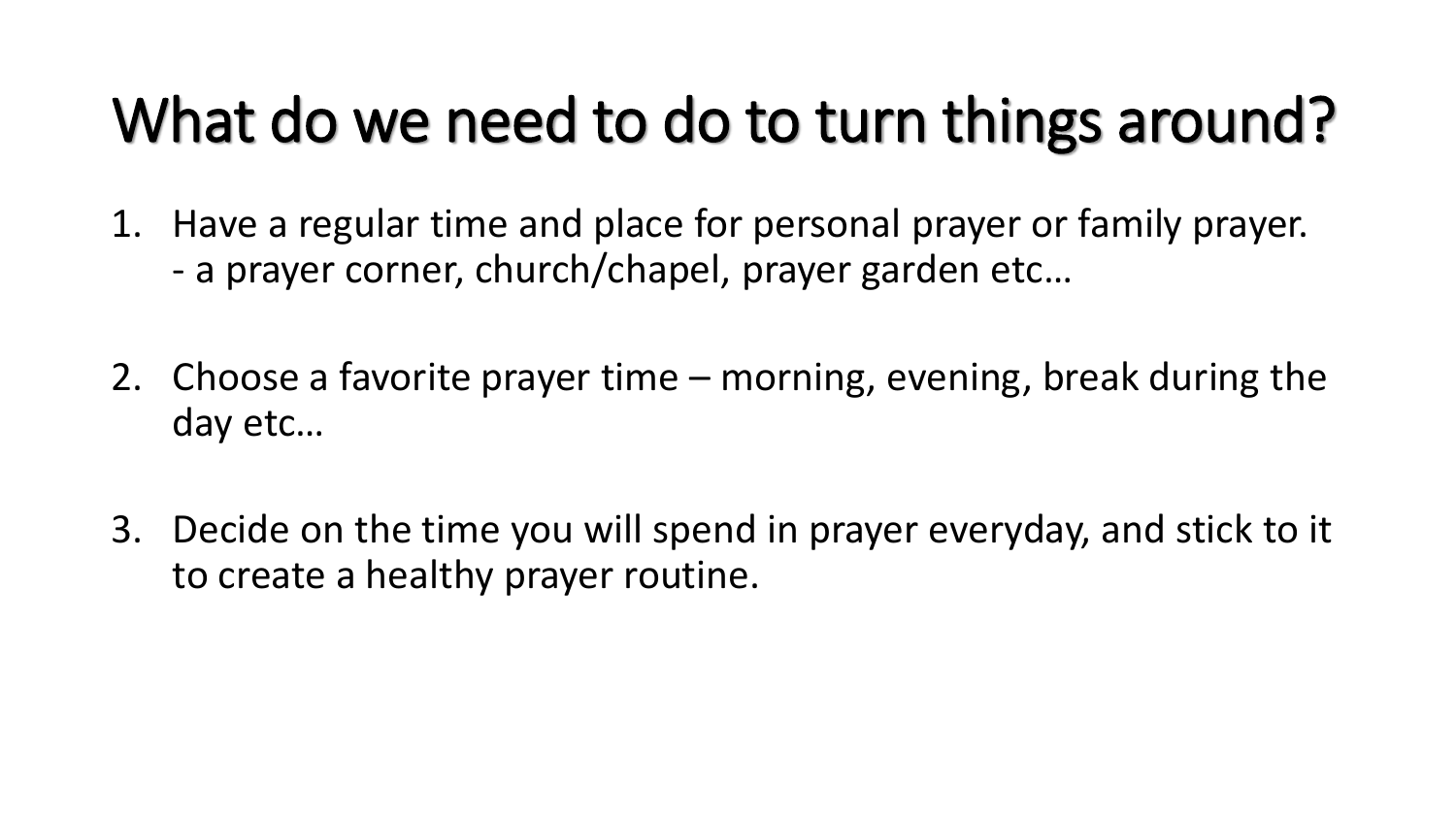#### Our response continued…!

- 1. Decide on how you are going to pray and have your tools ready; Bible, Breviary, Rosary, Spiritual Book, Journal to jot down your thoughts.
- 2. Develop a prayer of the heart, where you talk less and listen more.
- 3. God speaks to us in silent, restful and solitude environments. (Elijah)
- 4. You don't even need to pray or read a Bible, just stop and create space for God to speak to you!
- 5. Solitude is a spiritual detox, it removes all things that stand between you and God.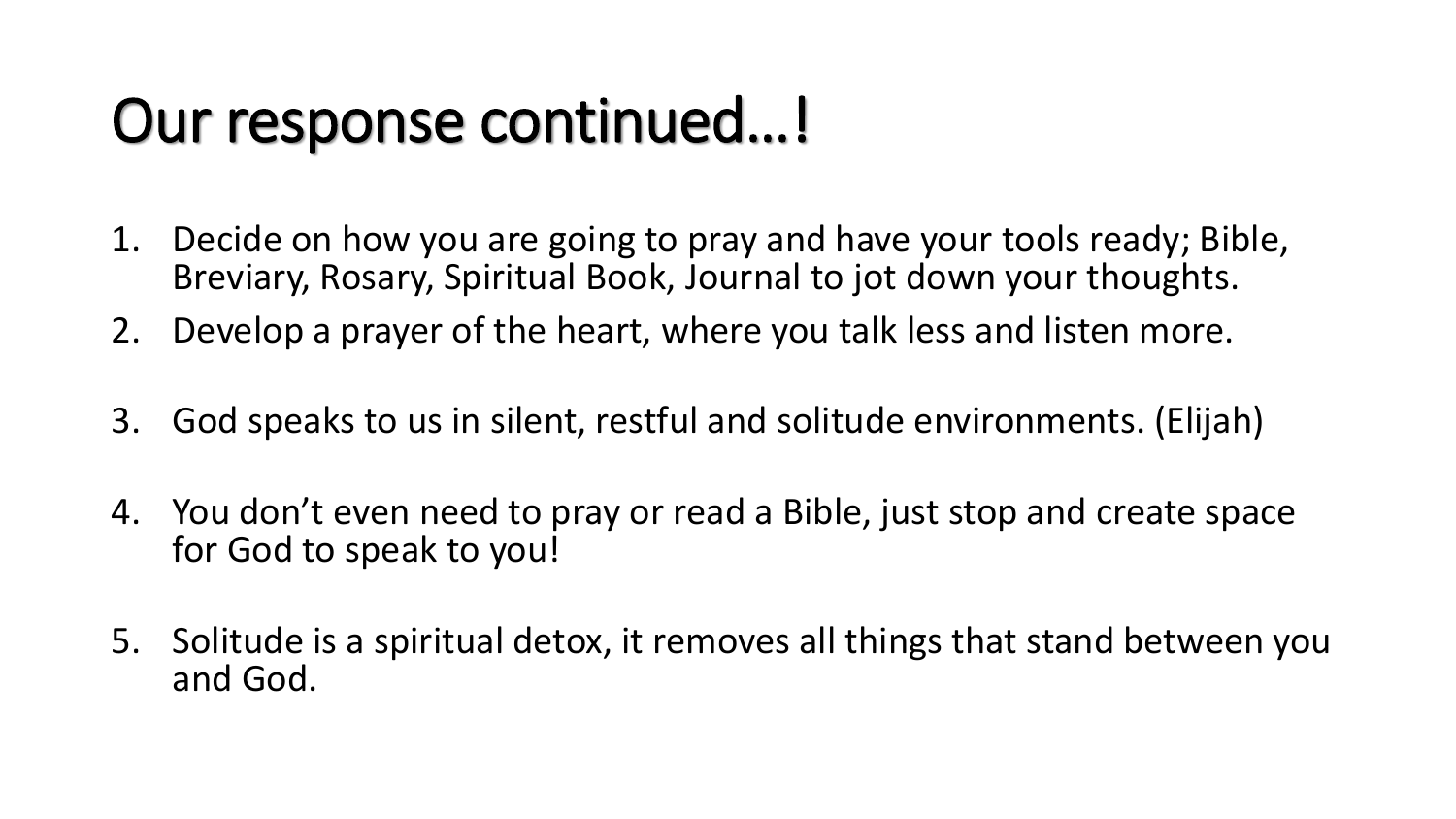### Creating a Spiritual Hideout!

- In a world that is too busy, noisy, fast, reckless there is need to create a spiritual hideout.
- It is a place in our souls where we can lay our guard down, be ourselves and recharge our mental, emotional, spiritual, and physical energies.
- A spiritual hide-out includes a solid life of prayer of the heart, where we let go and let God control our inner transformation through the power of the Holy Spirit.
- *Song: In the Silence of the Garden, Jesus Knelt to Pray by*  <https://youtu.be/CJXkcRX4n40>